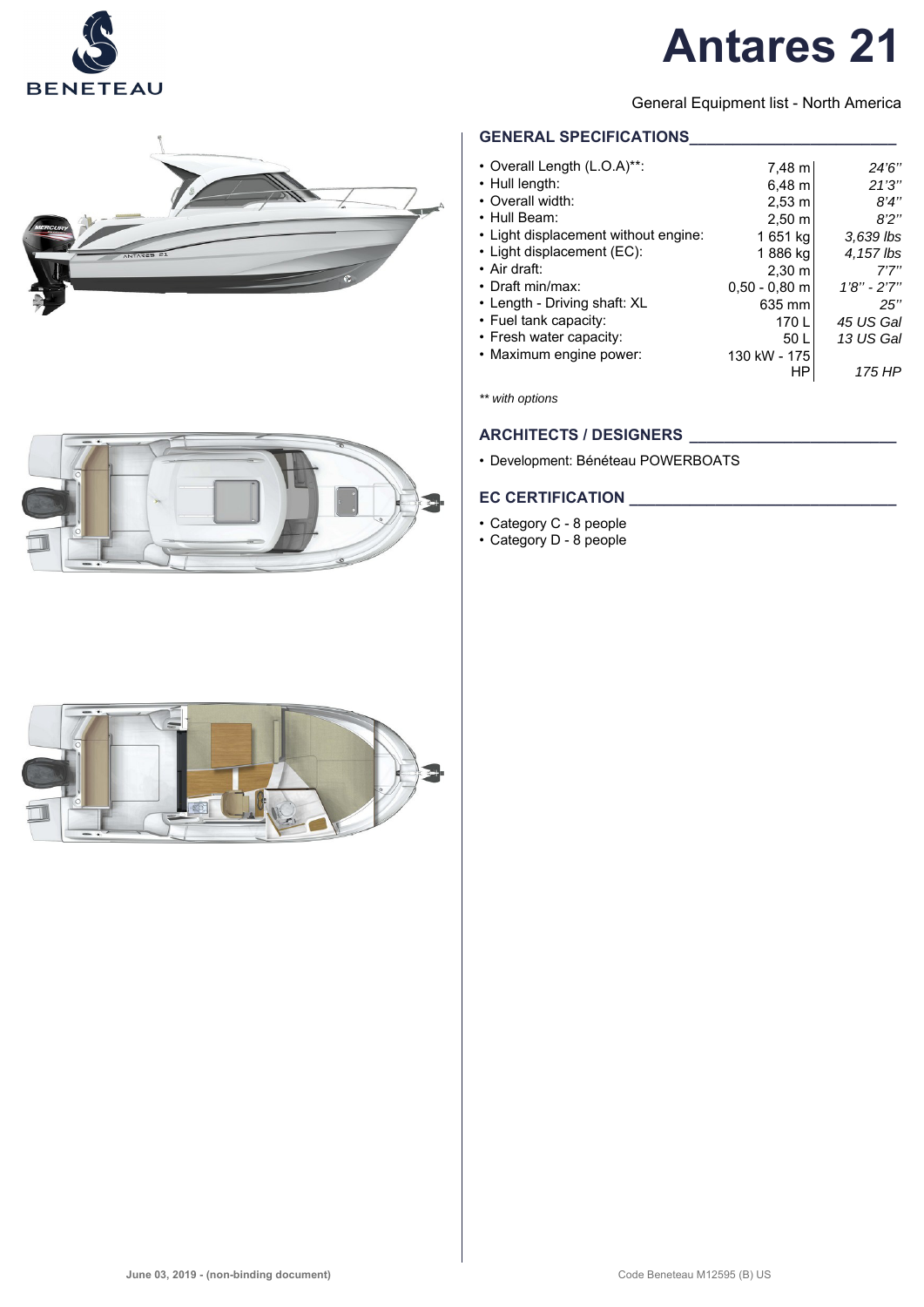

# **Antares 21**

## **STANDARD EQUIPMENT**

#### **CONSTRUCTION \_\_\_\_\_\_\_\_\_\_\_\_\_\_\_\_\_\_\_\_\_\_\_\_\_\_\_\_\_\_\_\_\_**

#### **HULL**

Composition:

- Sandwich (polyester resin fiberglass balsa core)
- White gel coat
- Winching ring on bow
- Injection molded hull

#### **DECK**

Composition:

- Sandwich (polyester resin fiberglass balsa core)
- White gel coat
- Partial deck counter-mold
- Grey protection rail on the hull-deck joint
- Wheelhouse roof in white gel coat

#### **DECK EQUIPMENT\_\_\_\_\_\_\_\_\_\_\_\_\_\_\_\_\_\_\_\_\_\_\_\_\_\_\_\_\_\_\_\_**

- 1 all-round light on collapsible samson post
- Navigation lights (port and starboard)

#### **MOORING - ANCHORING GEAR**

- Bow fitting
- Self-bailing mooring locker with hatch cover
- Eye bolt to secure mooring
- 2 Foredeck cleats in aluminium, 200 mm / *8''*
- 2 Aft cleats in aluminium, 200 mm / *8''*

#### **SAFETY ON DECK**

- Stainless steel open pulpit surrounding the cockpit up to the cockpit steps
- Asymmetric catwalks
- 2 Stainless steel handrails on wheelhouse uprights
- 2 Stainless steel handrails on wheelhouse hood
- 2 Stainless steel handrails on cockpit coamings
- 1 Stainless steel hand rail on the cockpit bench seat

#### **COCKPIT**

- Self-bailing cockpit
- Sliding aft bench seat, 3 place (Upholstery depending on version)
- Additional cockpit fittings (see optional extras)
- Lockers in cockpit bottom:
	- 1 Large central lockable chest with gas piston assisted opening - 2 Optional lockers in bench seats (optional)
- Lighting from 1 ceiling light
- (170 L / *45 US Gal*) hermetic and ventilated rotomolded fuel tank, in the back of cockpit locker
- Fuel fill on stern deck
- Starboard swim access
- Security door
- Telescopic swim ladder

## General Equipment list - North America

## **INTERIOR**

- Salon upholstery to match the exterior upholstery (version)
- Optional cabin mattress cushions: Cushy Limestone
- Woodwork Alpi Walnut
- Brown oak laminated floors Part in polyester

#### **WHEELHOUSE**

Headroom: 1,97 m / *6'6''*

- Wheelhouse with one-piece translucent glass windscreen
- Side windows with translucent glass
- Opening starboard side windows
- 2 leaf aft window door in translucent PMMA
- Electro-polished aluminium frame with lock
- 1 Electric windscreen wipers

#### **STEERING STATION (TO STARBOARD)**

- Pilot console with space for electronics
- Steering compass
- Rev counter
- Fuel and engine gauge indicator
- 12 V Power outlet
- USB socket
- Steering wheel
- Encased side engine control (Engine controls and counters supplied with pre-rigging)
- Bolster function adjustable pilot seat, matching the external upholstery (version)
- Pilot footrests
- Lighting from 1 ceiling light
- Hydraulic steering

## **GALLEY (TO STARBOARD)**

- Galley with polyester tub
- options:
	- Compartment for refrigerator (42 L)
	- space for cooker (Gas)

#### **SALON**

Headroom: 1,73 m / *5'8''*

- Inward-facing salon convertible into a bed (optional)
- (Length = 1,7 m / *5'7''* Beam max = 1,09 m / *3'7''*)
- Copilot seat with swivelling seat back (navigation / salon positions)
- Storage lockers under side seating
- Lighting from 1 ceiling light
- Battery master switch under the aft seat

#### **FORWARD CABIN**

Headroom: 0,980 m / *3'3''*

- Double berth
- (Length max = 1,95 m / *6'5''*  Beam max = 1,65 m / *5'5''*)
- Storage lockers
- Lighting from 1 ceiling light

## $ELECTRICITY$

- 6 function 12 V electrical panel
- 12 V Power outlet
- 2 Bilge pumps: 1 manual 1 Electric pump
- Battery switch located in compartment under the aft salon seat
- Navigation lights = 1 all-round light on collapsible samson post Bicolor navigation light
- Lighting from 4 ceiling lights
- Installation for engine battery delivered with the pre-rigging (battery not delivered)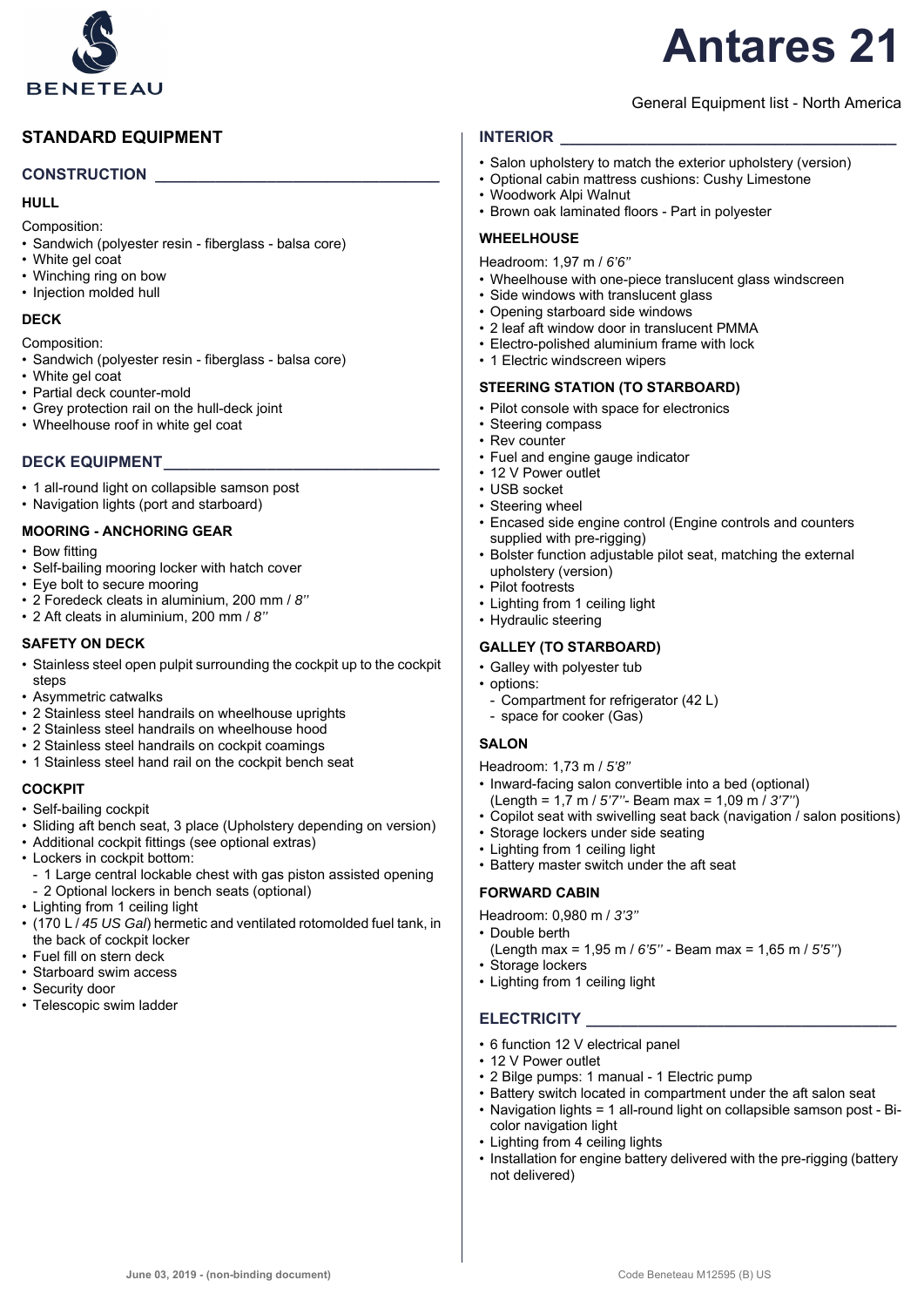

## **Antares 21**

## **LAYOUT VERSIONS**

#### **VERSION WITH SEPARATE HEAD COMPARTMENT \_\_\_\_**

Headroom: 1,33 m / *4'4''*

- Closed cabinet under steering station for storage space or toilet (in pack: Marine toilet with sewage tank)
- Door
- Lighting from 1 ceiling light

#### General Equipment list - North America

### **VERSION**

#### **STANDARD UPHOLSTERY VERSION\_\_\_\_\_\_\_\_\_\_\_\_\_\_\_\_\_**

- Nautilus Asparagus unpholstery
	- Pilot seat
	- Internal salon
	- Cockpit aft bench seat

#### **ELEGANCE UPHOLSTERY VERSION\_\_\_\_\_\_\_\_\_\_\_\_\_\_\_\_\_**

- Silvertex ice + Diamante meteor unpholstery
	- Pilot seat
	- Internal salon
- Cockpit aft bench seat

## **TRIM LEVEL & PACKS**

#### **TRIM LEVEL**

|                                                                                                                | <b>ESSENTIAL</b> | <b>COMFORT</b> |
|----------------------------------------------------------------------------------------------------------------|------------------|----------------|
| • Interior table                                                                                               |                  |                |
| • Port side sliding side window                                                                                |                  |                |
| • 2nd electric wiper + windscreen washer kit<br>• Helmsman footrest + swivel seat                              |                  |                |
| • 2 Rod holders<br>• Cup holder<br>• Cockpit table<br>• Interior curtains<br>• Opening deck hatch in the cabin |                  |                |

#### **ELECTRONICS PACKS**

#### **ELECTRONIC PACK**

- Multifunction GARMIN 7'' (ECHOMAP Plus 72cv) screen (chart not included)
- GARMIN GT20-TM Sensor

#### **ELECTRONIC - UPGRADED PACK**

- Multifunction GARMIN 9'' (ECHOMAP Plus 92sv) screen (chart not included)
- GARMIN GT20-TM Sensor

#### **SOUND PACK**

- Fusion MS-RA70N
- 50 W speakers x 2

## **FULL WATER SYSTEM PACK**

- Marine toilet with 64 L / *17 US Gal* sewage tank
- Head sink water system
- Galley sink water system
- Cockpit shower

## **US PACK \_\_\_\_\_\_\_\_\_\_\_\_\_\_\_\_\_\_\_\_\_\_\_\_\_\_\_\_\_\_\_\_\_\_\_\_\_\_\_\_\_\_\_\_\_\_\_\_\_\_\_\_\_\_\_\_\_\_\_\_\_\_\_\_\_\_\_\_\_\_\_\_\_\_\_\_\_\_\_\_\_\_\_\_\_\_\_\_\_\_\_\_\_**

- Extended swim platform
- Complete 110V electrical system + Battery charger
- 42 L refrigerator
- Sliding wheelhouse hatch with blackout curtains